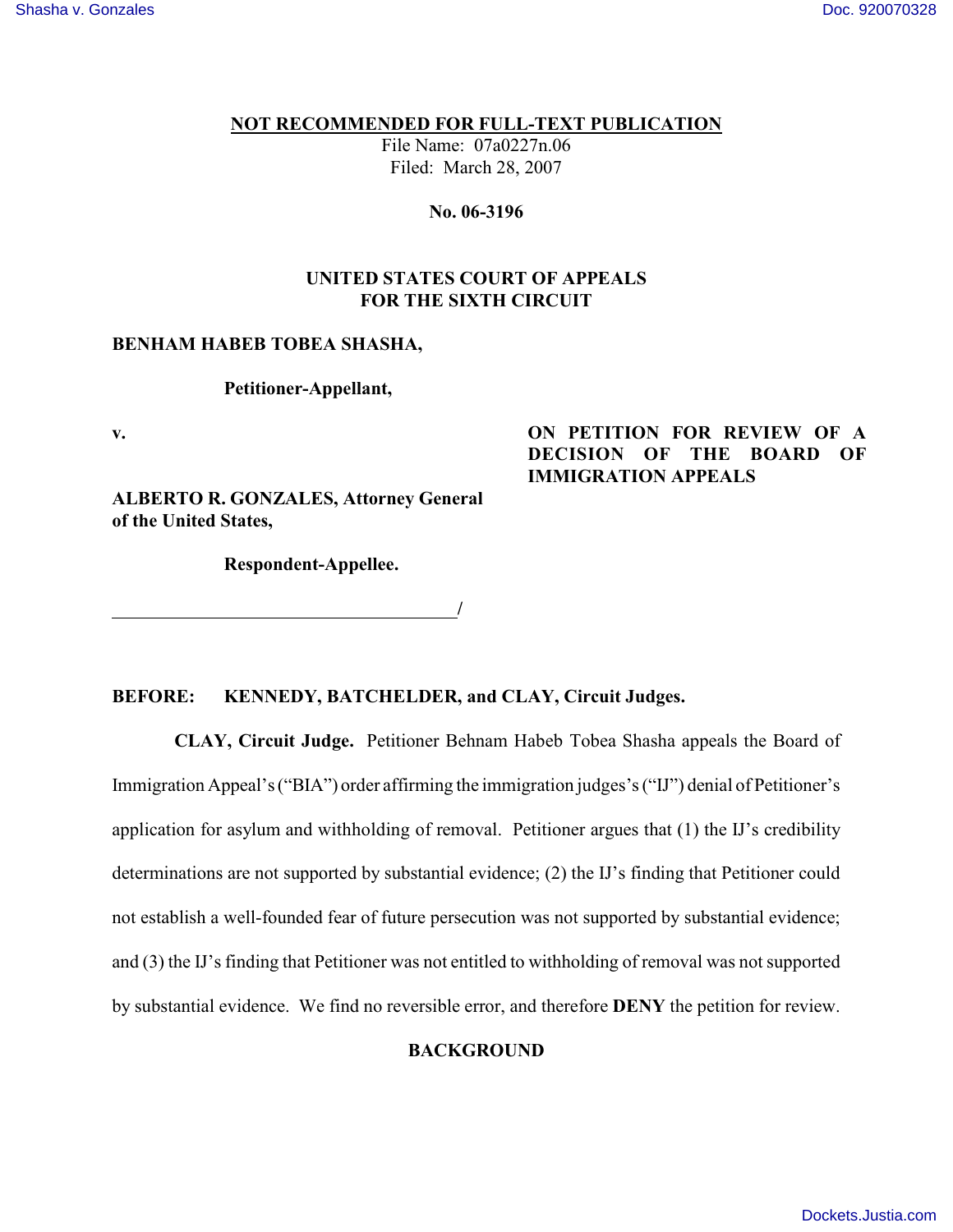On March 27, 2003, Petitioner arrived at the San Ysidro, California port of entry without any valid entry documentation. The former Immigration and Naturalization Service (now part of the Department of Homeland Security) charged that Petitioner was inadmissible pursuant to the Immigration and Nationality Act ("INA") § 212(a)(7)(A)(i)(I), 8 U.S.C. § 1182(a)(7)(A)(i)(I).<sup>1</sup> Petitioner conceded removability but filed an application for asylum and withholding of removal on November 4, 2003.

In his application, Petitioner alleged that he is an Iraqi citizen, and a member of the Chaldean Christian religion, born on January 14, 1974. According to Petitioner's application, while living in Iraq he suffered a series of misfortunes, which we will briefly recount. Petitioner studied at a technical institute in Mosul for three years after high school, but his graduation was delayed for one year because of pressure to join the Ba'ath Party, which he refused to do. Petitioner's father was killed by a shepherd in 1996, and when Petitioner tried to complain about this, he found out that the shepherd worked for a high-ranking Ba'ath Party member, and Petitioner's family was ordered to apologize to the shepherd. Petitioner was conscripted into the army in 1998, where an officer attempted to make Petitioner his servant because Petitioner was Christian. Petitioner refused and

 $18 \text{ U.S.C. } 81182(a)(7)(A)(i)$  states in pertinent part that:

<sup>(</sup>i) In general

Except as otherwise specifically provided in this chapter, any immigrant at the time of application for admission–

<sup>(</sup>I) who is not in possession of a valid unexpired immigrant visa, reentry permit, border crossing identification card, or other valid entry document required by this chapter, and a valid unexpired passport, or other suitable travel document, or document of identity and nationality if such document is required under the regulations issued by the Attorney General under section 1181(a) of this title . . . is inadmissible.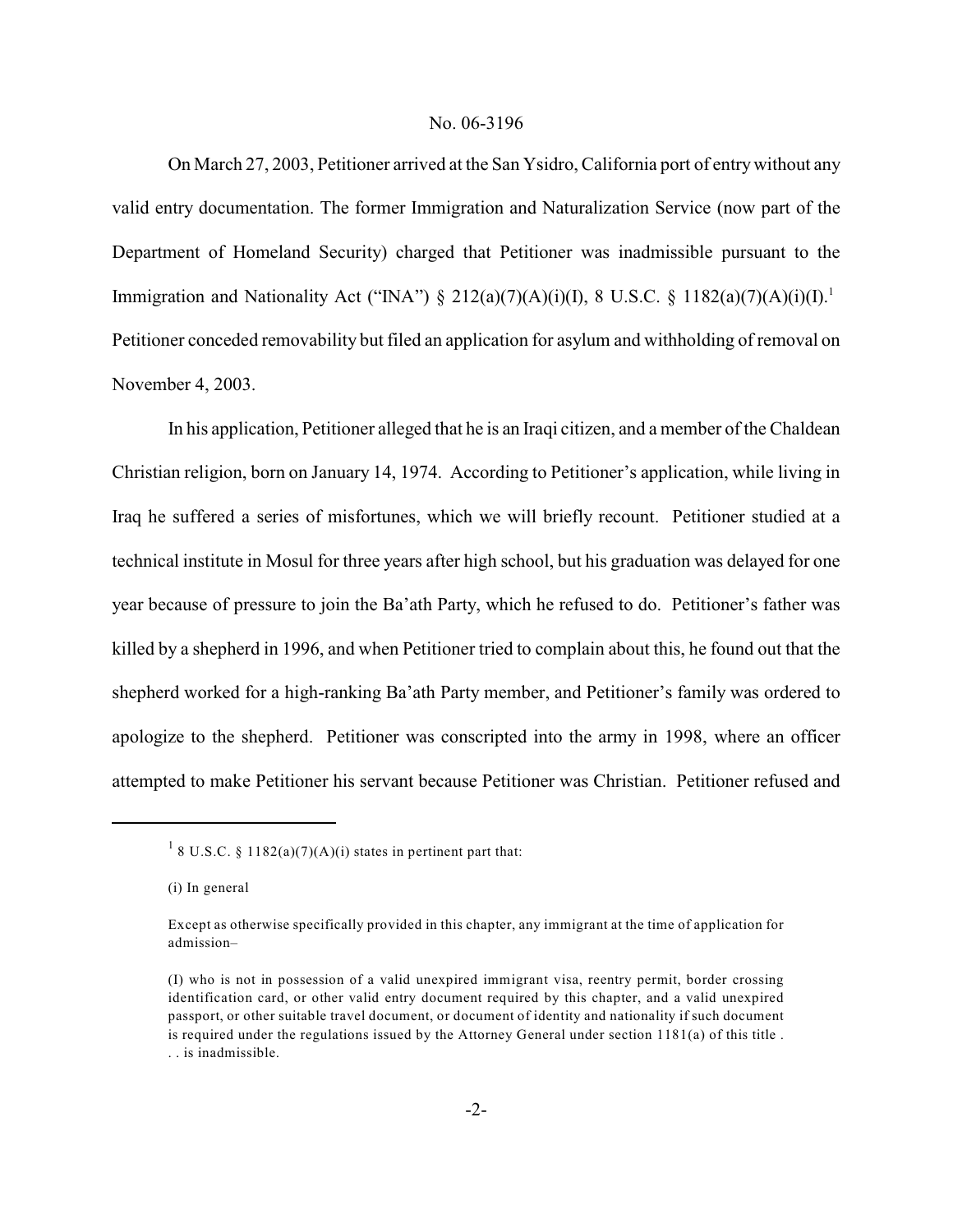was jailed for twenty days, during which time he was beaten and tortured. In 2000, after being discharged from the army, Petitioner worked on a farm owned by his family, but the government interfered with Petitioner's ability to sell his crops. In 2001 Petitioner bought a taxi and worked in the city of Mosul, where he was attacked by a gang of thieves who stole his car; he subsequently discovered that the gang of thieves were in reality government security personnel. In 2002, the Ba'ath Party forced Petitioner to donate money to build a mosque. In late 2002, due to religious persecution, Petitioner left Iraq and traveled to the United States after traveling extensively through Europe and Latin America.

After Petitioner successfully moved for a change of venue, an immigration judge held a hearing on Petitioner's application on August 5, 2004. Petitioner's testimony at the hearing, though generally consistent with the facts in his application, also included several significant discrepancies, the most important of which are discussed below. At the conclusion of the hearing the IJ ruled that Petitioner's testimony was not credible. The IJ further concluded that, even if he were to believe Petitioner's testimony, the allegations did not rise to the level of past persecution. Moreover, to the extent that Petitioner had been persecuted, the IJ held that the government had demonstrated that there had been a fundamental change in Iraq that rebutted any presumption of a well-founded fear of future persecution. The IJ based this conclusion on the country reports proffered by Petitioner and the government, which to the IJ did not demonstrate a pattern or practice of persecution against Christians, but instead demonstrated that Iraq was a dangerous place for all of its inhabitants. For this reason, the IJ also held that Petitioner could not establish a well-founded fear of future persecution, either individually or as a member of a statutorily protected group. The IJ additionally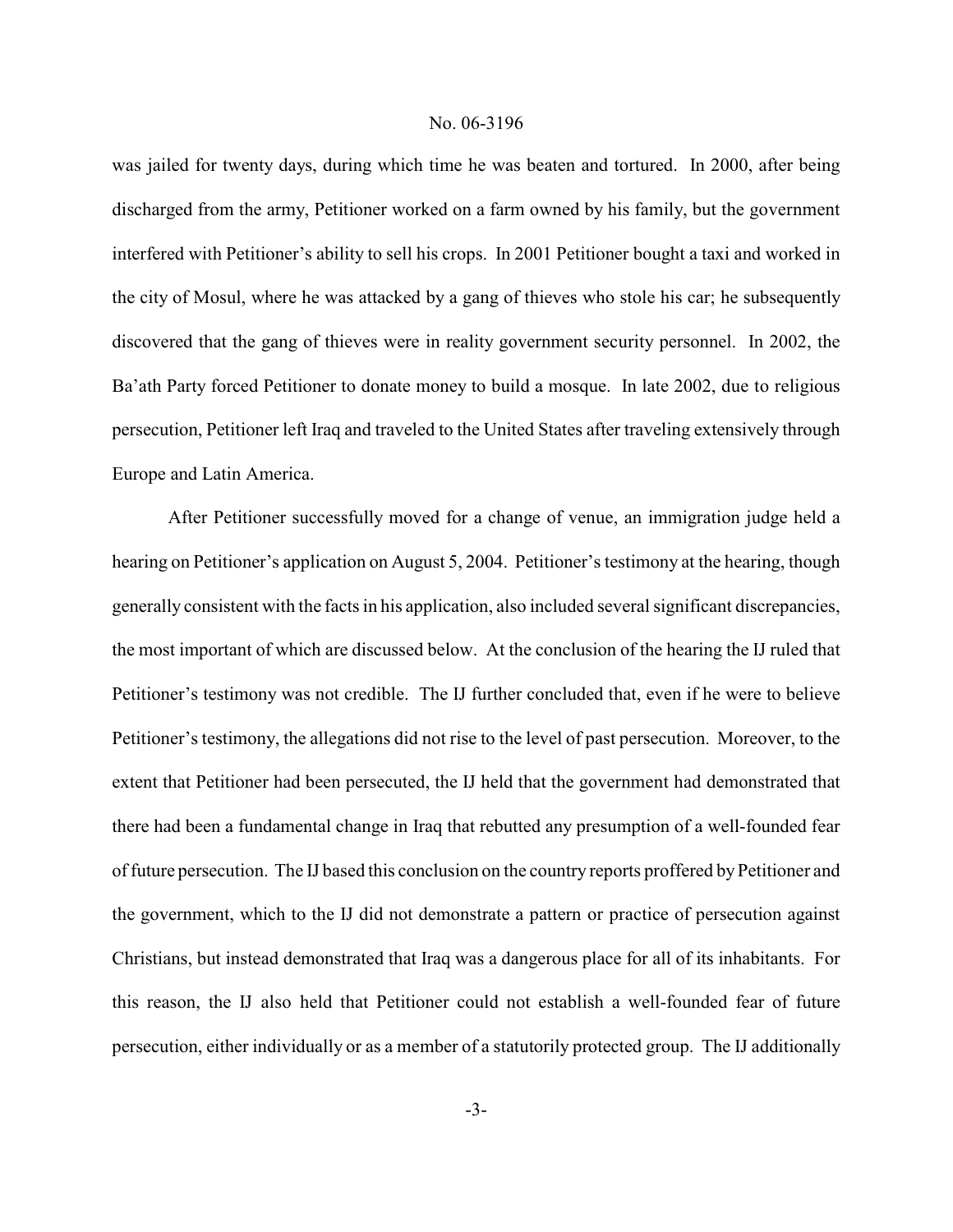held that Petitioner was not eligible for withholding of removal because he could not establish that it was more likely than not that his life or freedom would be threatened for a statutorily enumerated reason upon his return to Iraq. Finally, the IJ concluded that Petitioner could not show that it was more likely than not that he would be tortured, and was therefore ineligible for relief under the Convention Against Torture.

The BIA affirmed in a per curiam opinion on January 19, 2006. Petitioner filed a timely petition for review on February 10, 2006.

### **DISCUSSION**

### **A. Standard of Review**

This Court reviews the BIA's "factual determination of whether a petitioner qualifies as a refugee under a 'substantial evidence' test." *Gilaj v. Gonzales*, 408 F.3d 275, 283 (6th Cir. 2005) (citing *Yu v. Ashcroft*, 364 F.3d 700, 702 (6th Cir. 2004)). The BIA's decision "must be upheld if 'supported by reasonable, substantial, and probative evidence on the record considered as a whole.'" *INS v. Elias-Zacarias*, 502 U.S. 478, 481 (1992). Accordingly, this Court reverses the BIA's factual findings only where the evidence "not only supports a contrary conclusion, but indeed *compels* it." *Klawitter v. INS*, 970 F.2d 149, 152 (6th Cir. 1992) (citing *Elias-Zacarias*, 502 U.S. at 481); *see also Ouda v. INS*, 324 F.3d 445, 451 (6th Cir. 2003). To the extent that the BIA adopts the IJ's decision and its rationale without further comment, this Court reviews the IJ's decision as the final agency decision. *Denko v. INS*, 351 F.3d 717, 726 (6th Cir. 2003).

## **B. Petitioner Cannot Demonstrate Eligibility for Asylum**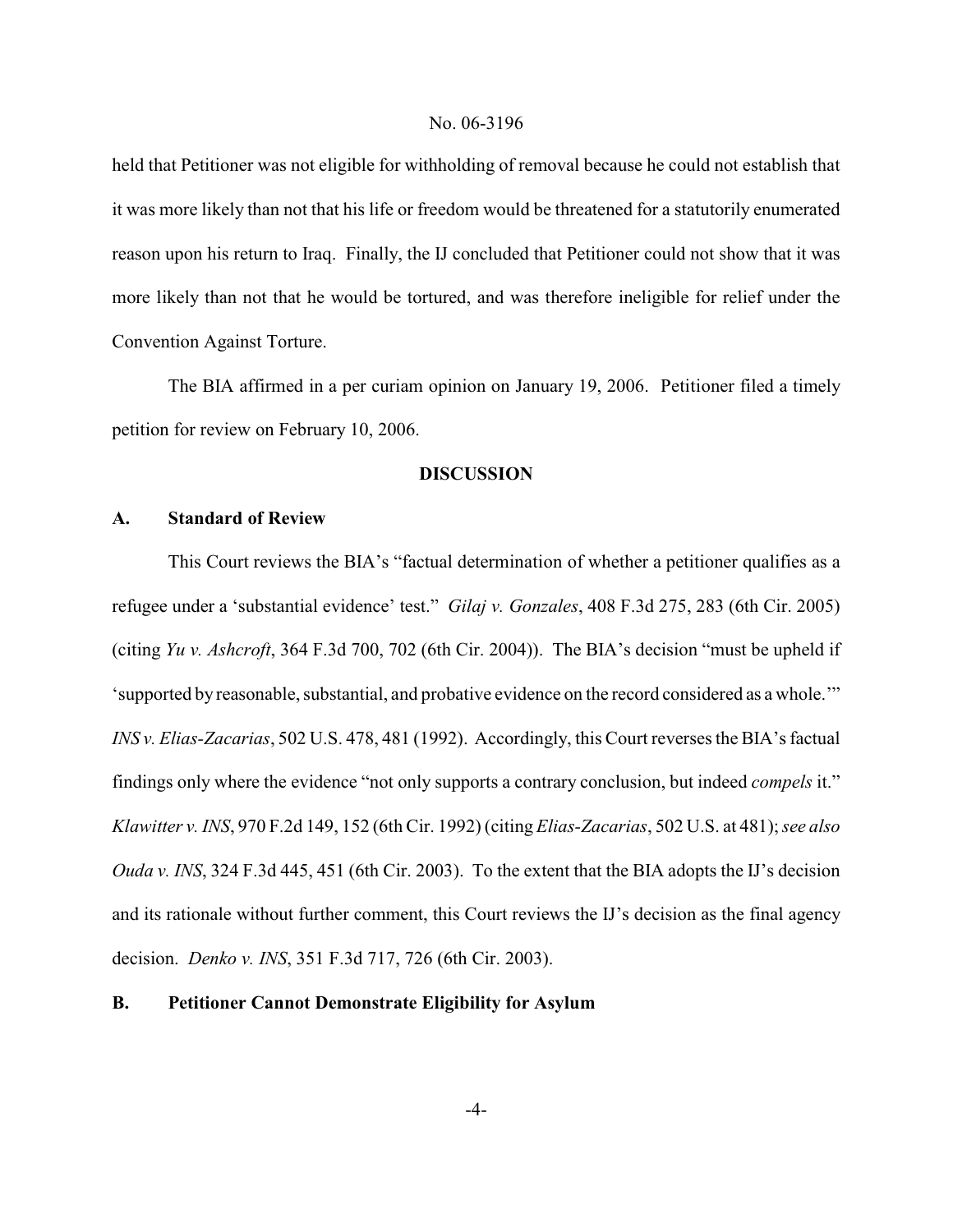Under section 208(b)(1) of the INA, the Attorney General has discretion to grant asylum to an alien who qualifies as a "refugee" under  $8 \text{ U.S.C. } \frac{81101(a)(42)(A)}{8 \text{ U.S.C. } \frac{81158(b)(1)}{8 \text{ U.S. C. } \frac{81158(b)(1)}{8 \text{ U.S. C. } \frac{81158(b)(1)}{8 \text{ U.S. C. } \frac{81158(b)(1)}{8 \text{ U.S. C. } \frac{81158(b)(1)}{8 \text{ U.S. C. } \frac{81158(b)(1)}{8 \text{ U.S. C. } \frac{8$ Section 1101(a)(42)(A) defines "refugee" to include persons "unable or unwilling to return" to their home country "because of persecution or a well-founded fear of persecution on account of race, religion, nationality, membership in a particular social group, or political opinion." The burden of establishing eligibility is on the applicant, who must demonstrate "that he or she qualifies as a refugee 'either because he has suffered actual past persecution or because he has a well-founded fear of future persecution.'" *Mikhailevitch v. INS*, 146 F.3d 384, 389 (6th Cir. 1998) (quoting 8 C.F.R. §§ 208.13(a)-(b)). If an applicant demonstrates that he has suffered past persecution, that creates a rebuttable presumption of a well-founded fear of future persecution. *Ouda*, 324 F.3d at 452. This presumption can be rebutted if the government demonstrates, by a preponderance of the evidence, that country conditions have changed such that the applicant no longer has a well-founded fear of persecution upon return. *Id.* An applicant can also demonstrate a well-founded fear of future persecution by proving that "there is a reasonable possibility he or she would be singled out individually for persecution" or that there "is a pattern or practice . . . of persecution of a group of persons similarly situated to the applicant on account of race, religion, nationality, membership in a particular social group, or political opinion." 8 C.F.R. § 1208.13(b)(2)(iii).

 To demonstrate persecution, "[t]he applicant's testimony, *if credible*, 'may be sufficient to sustain the burden of proof without corroboration.'" *Mikhailevitch*, 146 F.3d at 389 (emphasis added) (quoting 8 C.F.R. § 208.13(a)). The IJ found that Petitioner's testimony was not credible, a finding which Petitioner challenges on appeal. We hold that the IJ's determination is supported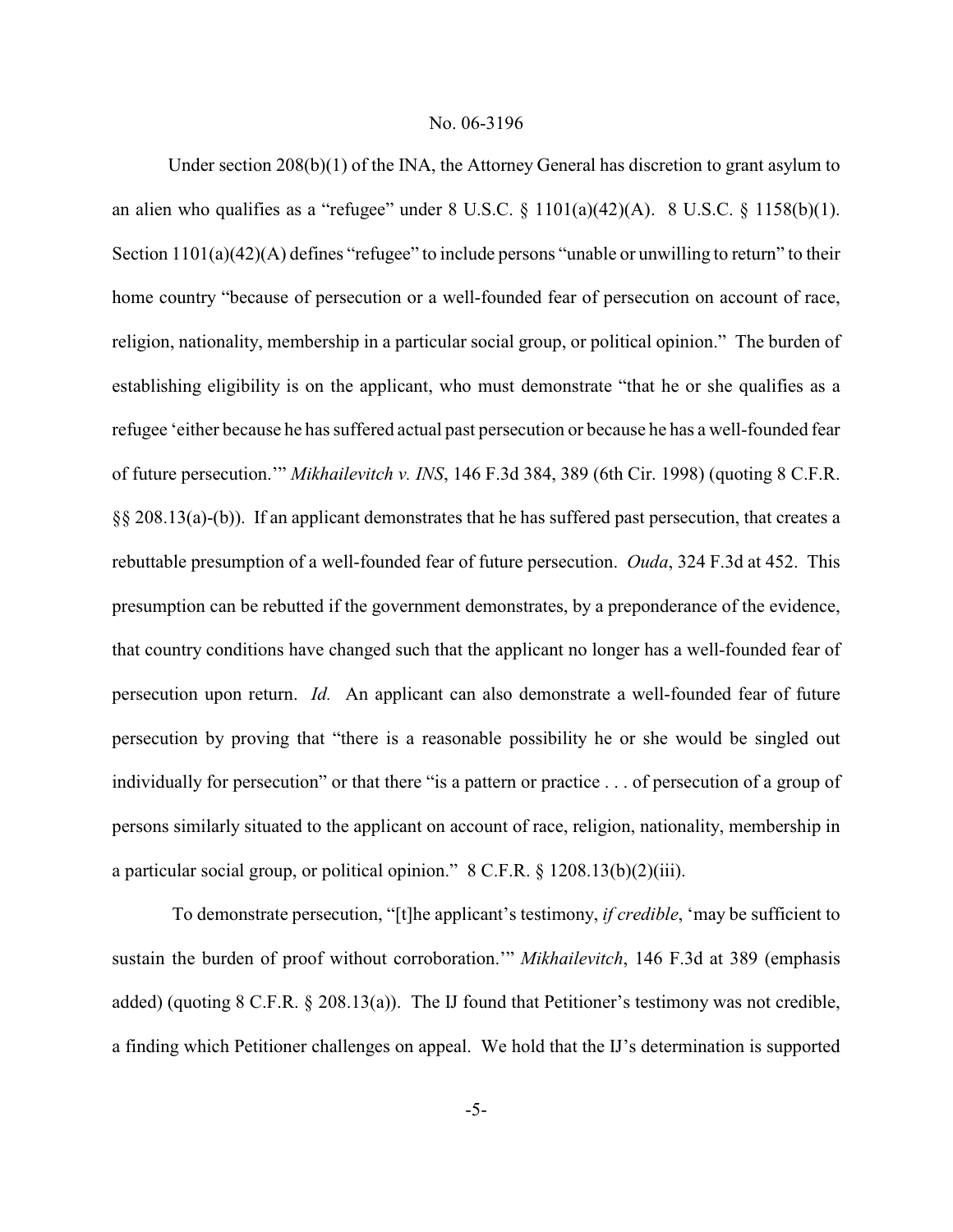by substantial evidence. The IJ cited numerous defects in Petitioner's testimony, including, for example, the fact that Petitioner purchased land with his father in 1999 despite the fact that his application alleged that his father was killed in 1996, and the fact that Petitioner testified inconsistently as to when he discovered that the persons who stole his taxi cab were associated with the government. Petitioner also submitted an apparently false birth and baptismal certificate written in English, the submission of which adversely affects his credibility. *See Sterkaj v. Gonzales*, 439 F.3d 273, 277 (6th Cir. 2006). In sum, the evidence does not compel a finding that Petitioner was credible. *See Klawitter v. INS*, 970 F.2d at 152.

Moreover, the IJ's factual determination that country conditions have changed such that Petitioner could no longer have a well-founded fear of persecution is also supported by substantial evidence.<sup>2</sup> This Court has consistently held that substantial evidence supports the conclusion that country reports detailing the regime change in Iraq rebut any presumption of a well-founded fear of persecution based on past persecution on account of Christianity. *See Aoraha v. Gonzales*, Nos. 05-4270 & 05-4272, 2006 WL 3749630, at \*2 (6th Cir. Dec. 20, 2006) (unpublished) (persecution with respect to Iraqi Chaldean Christians); *Al- Shabee v. Gonzales*, No. 05-3687, 188 F. App'x 333, 338 (6th Cir. Oct. 4, 2006) (unpublished) (same); *Toma v. Gonzales*, No. 04-4310, 179 F. App'x 320, 323-24 (6th Cir. May 4, 2006) (unpublished) (same); *Khora v. Gonzales*, No. 04-4182, 172 F. App'x 634, 638 (6th Cir. Feb. 10, 2006) (unpublished) (same). Nothing in Petitioner's case dictates a contrary result.

<sup>&</sup>lt;sup>2</sup> This conclusion makes it unnecessary for us to consider the propriety of the IJ's finding that Petitioner's allegations did not constitute past persecution.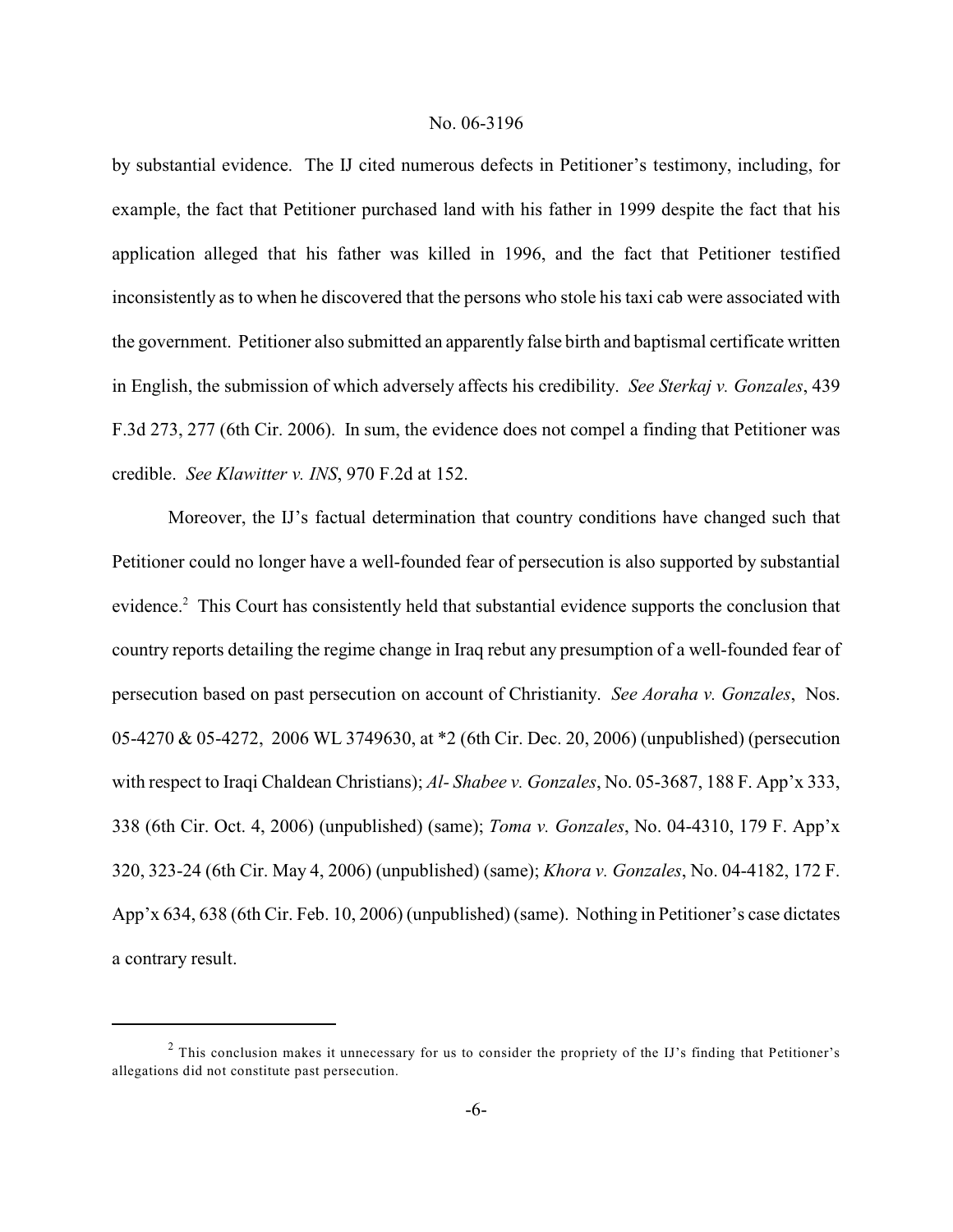Likewise, the IJ's conclusion that Petitioner could not demonstrate a reasonable possibility of persecution individually or as a member of a statutorily protected class is also supported by substantial evidence. The IJ concluded that Iraq, although dangerous for all, was not especially threatening to Chaldean Christians; we have previously held that substantial evidence supports this finding. *See Toma*,179 F. App'x at 324 ("While Iraq is undoubtedly violent, the threat of violence that Toma will face upon her return does not constitute persecution."); *Khora*, 172 F. App'x at 639 ("The evidence that Khora entered into the record points to a general fear, during the spring of 2003, in the Iraqi Christian community concerning the emergence of Islamist political factions. Although a few of the articles do note harassment of Christians in Iraq by Muslim citizens, these reports fall short of establishing a reasonable probability of serious harm to Chaldean Christians in Iraq following the removal of the Hussein government."). The IJ's conclusion that Petitioner is not entitled to asylum is supported by substantial evidence.

### **C. Petitioner Cannot Establish Eligibility for Withholding of Removal**

Under section 1231(b)(3)(A) of Title 8 of the United States Code, "the Attorney General may not remove an alien to a country if the Attorney General decides that the alien's life or freedom would be threatened in that country because of the alien's race, religion, nationality, membership in a particular social group, or political opinion." Because this standard is more stringent than that needed to establish a well-founded fear of future persecution, *Mikhailevitch*, 146 F.3d at 391, the conclusion that Petitioner cannot establish a well-founded fear of future persecution is fatal to his claim for withholding of removal.

## **CONCLUSION**